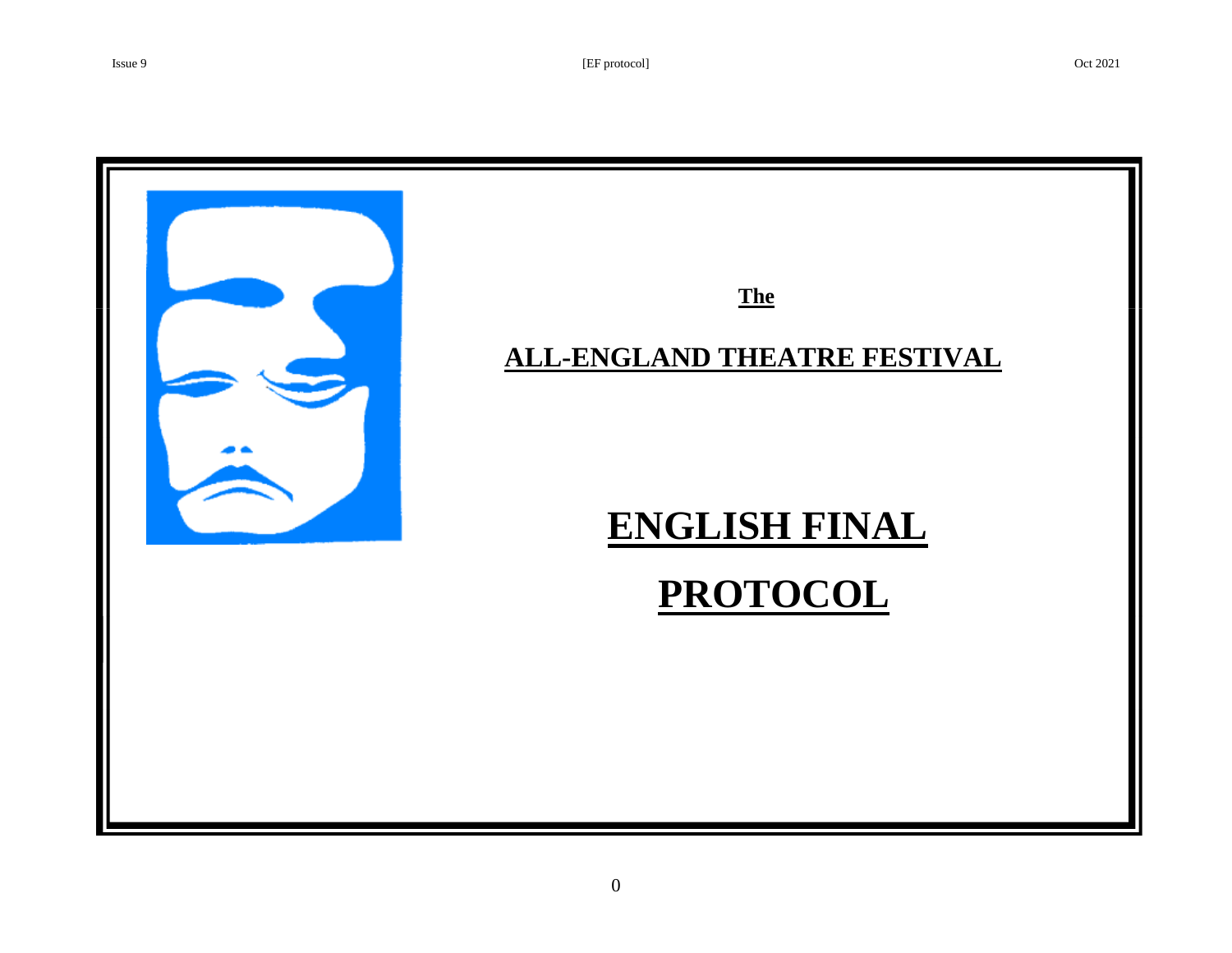Issue 9 [EF protocol] Oct 2021

# **INDEX**

PAGE 2 GENERAL

PAGE 3 VENUE

PAGE 4 HOST AREA RESPONSIBILITY

PAGE 6 THE DAY

PAGE 7 PRESENTATION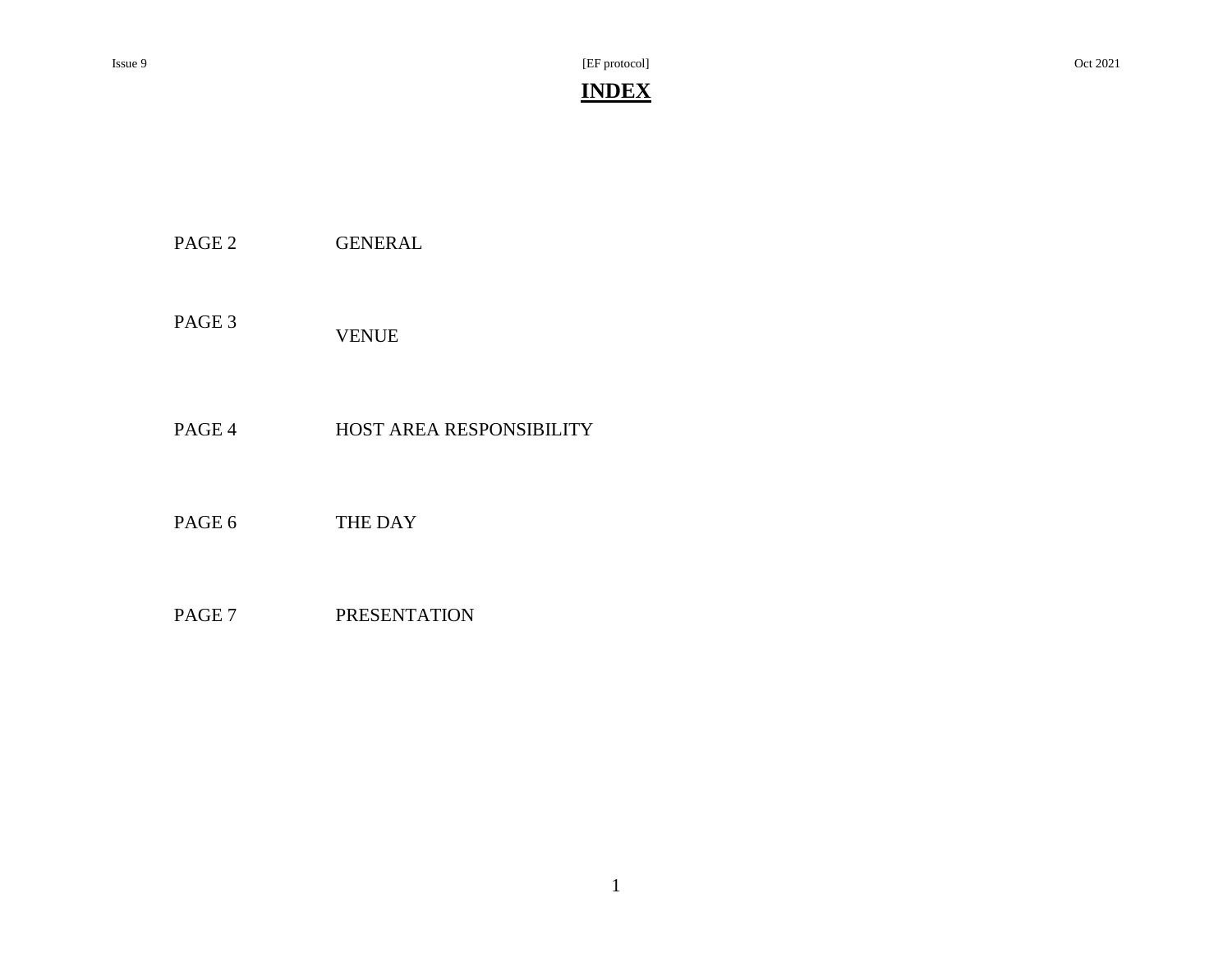# **GENERAL**

1: The host Area Treasurer of the next English Final should let the National Treasurer have a budget for the event at the penultimate October Trustees meeting. A balance sheet covering all transactions should be sent to the National Treasurer as soon after the Final as possible.

2: The team hosts should be at the theatre to greet the teams when they arrive for their technical rehearsals. They should show teams where their dressing rooms are and be around to answer questions.

3: The adjudicator's steward or some other nominated person should look after the adjudicator from the moment they enter the theatre until they leave.

4: The GODA Assessment Form will be completed at the Sunday morning Exec Meeting.

5: The running order for the following year will be decided by the Executive Committee.

6. **Opening of Festival:** The person appointed to introduce the first session of the English Final should warmly welcome the audience, particularly those persons who have travelled a long distance to the event, and thank them for their support and patronage.

7. **Presentation:** The adjudicator must be informed that it is vital that the trophy presentation ceremony takes place promptly. To that end adjudicators are asked to come to as speedy a decision about the allocation of all trophies as possible. They should manage their deliberations to ensure that there is no more than a 15 minutes gap between the end of the final adjudication of the second session and the start of the presentation ceremony.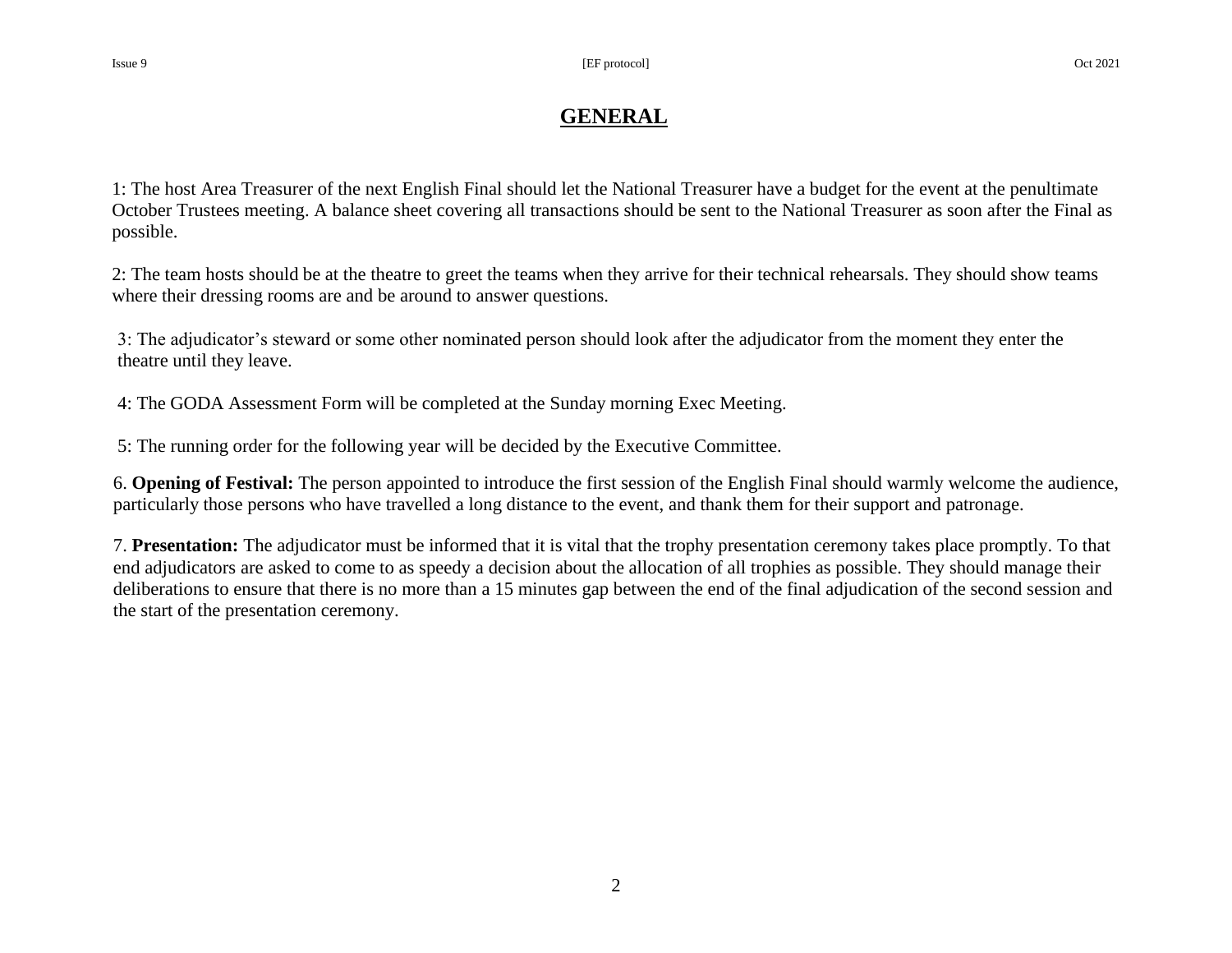## **VENUE**

**Optimum Requirements of Venue For the English Final**

- 1. Have tabs
- 2. Have option of a white cyc
- 3. Have competent lighting & sound operators
- 4. Have a Stage Manager knowledgeable of festival conditions
- 5. Have good communication between stage and lighting/sound
- 6. Have sufficient and reasonable dressing rooms (at least 2)
- 7. Have reasonable access for set and set storage
- 8. Have reasonable car parking facilities
- 9. Have the facility for food to be provided between sessions if possible.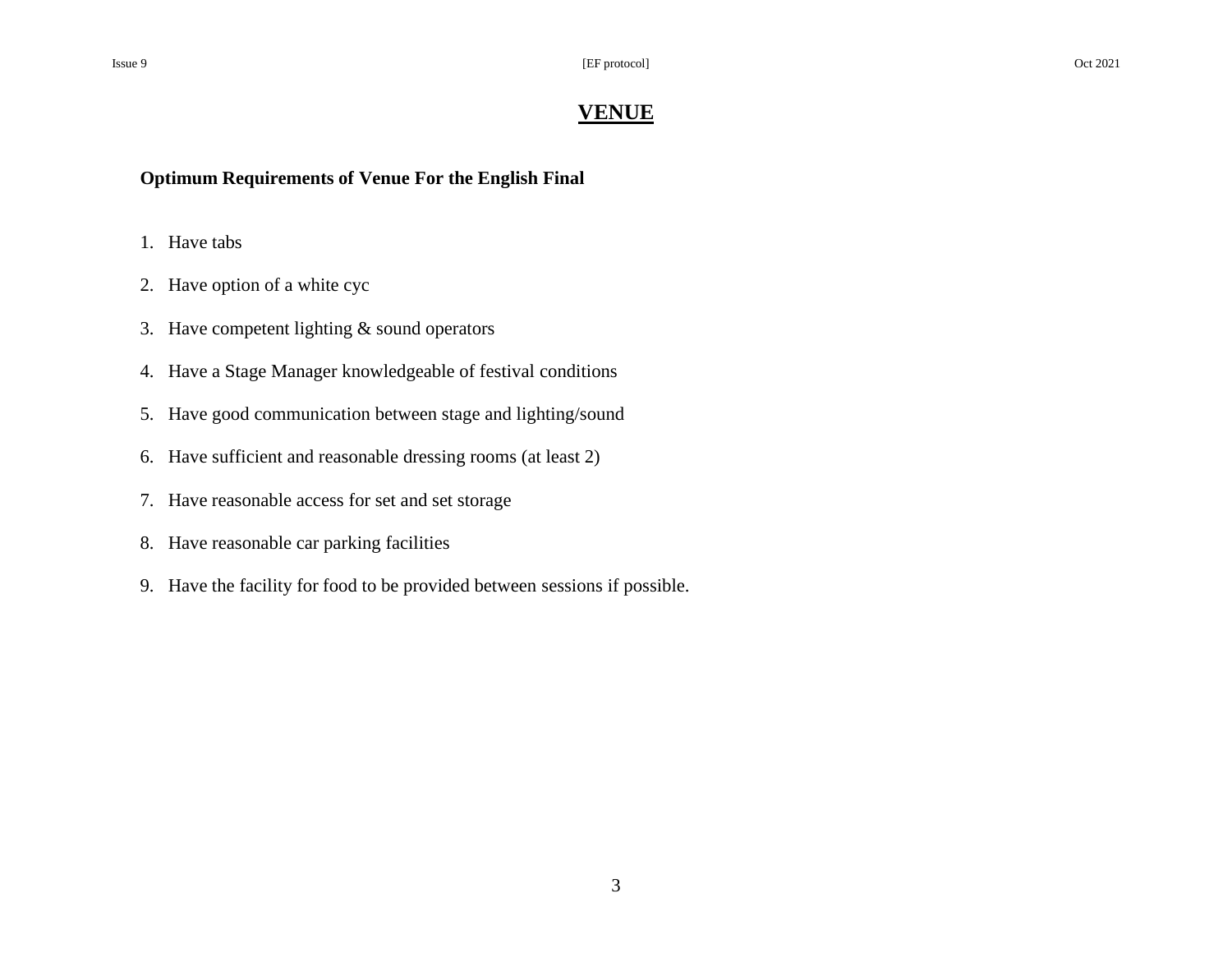# **HOST RESPONSIBILITY**

### **Jobs Host Area Should do Prior to the Day**.

- 1. Select & book the adjudicator following confirmation from AETF chairman that the proposed adjudicator is acceptable.
	- Book any necessary accommodation for adjudicator
	- Endeavour to arrange sponsorship and a National Programme advert.
- 2. Arrange staffing for the day:
	- Ticket sales & FOH staff if necessary.
	- Stage Manager & any other necessary back-stage staff
	- Time Keeper
	- Adjudicator's Steward
	- Team hosts
	- Programme & raffle ticket sellers
	- Any other stewards required by the theatre ie stage door
- 3. Publicity:
	- Advertise event in local press/local radio
	- Posters to each Area Secretary and the theatre
	- Booking forms to each Area Secretary in time for Quarter Finals Area Secs to distribute to their Divisions.
- 4. Prepare letters for winning teams giving technical information about theatre etc; contacts, accommodation list, booking forms for local distribution. Send to Area Secs in time to pass on to their finalists.
- 5. Arrange pre ticket sales.
- 6. Organise food between sessions if nowhere available close by.
- 7. Advise groups of performance running order & rehearsal times. (see P.6)
- 8. Produce programmes using AETF printed covers.
- 9. Provide raffle prizes for all sessions.
- 10. Arrange flower display, if possible, for presentation & provide table for adjudication & presentation (approx 6x3ft).
- 11. Arrange for photograph of winning team to be taken.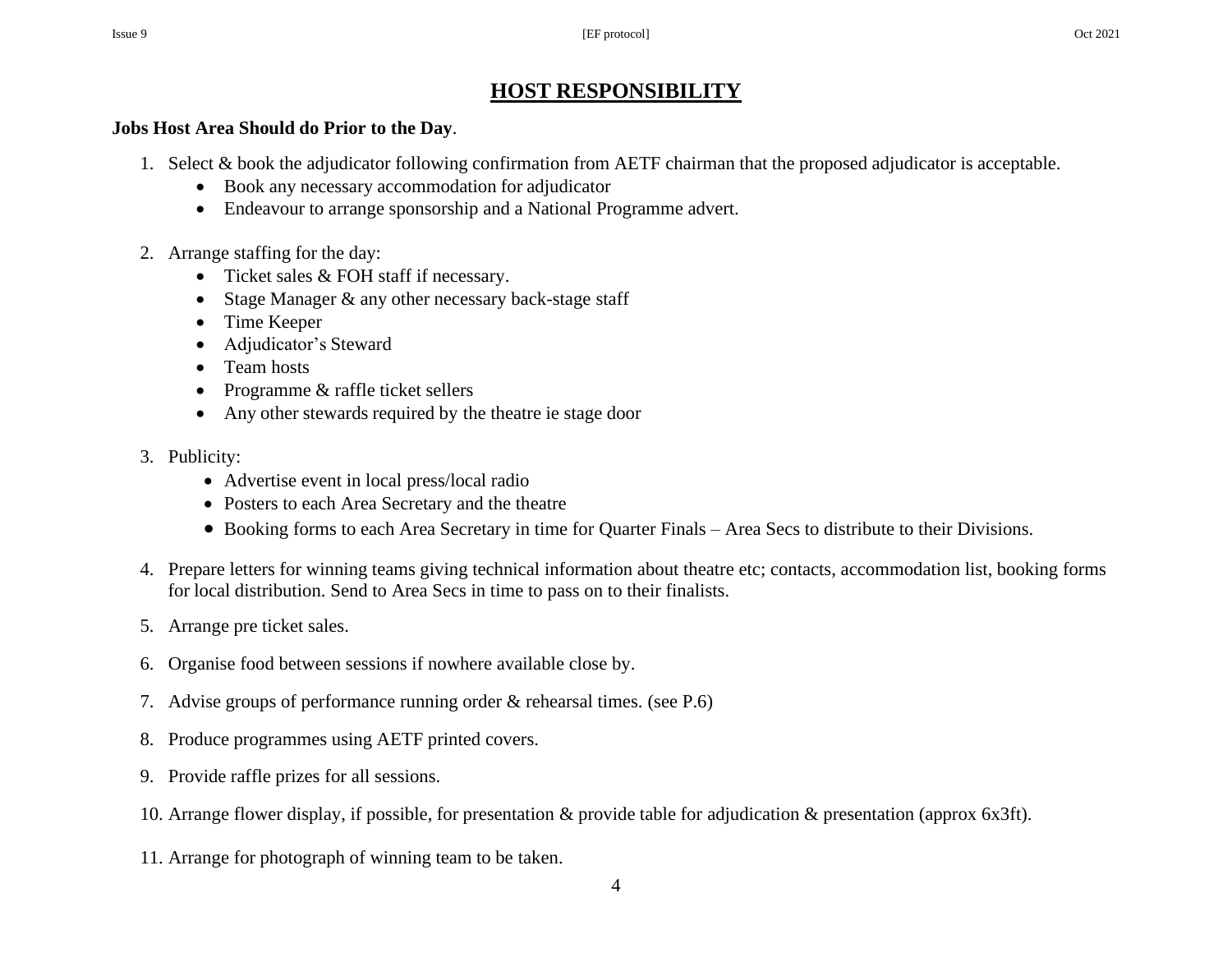- 12. Arrange venue for Sunday morning Exec Meeting. (approx 2 hours 10.00-12.00)
- 13. Recover trophies and deliver to theatre for presentation.
- 14. Arrange for certificates of insurance to be signed by trophy winners.
- 15. Advertise the event using media cover & send results.
- 16. Prepare certificates of participation.
- 17. Arrange front of house display.
- 18. Provide AETF gobo to light tabs
- 19. Provide roll-up banner
- 20. Provide tablecloths for presentation
- 21. Confirm that the venue has read the technical requirements and acted upon them.
- 22. Advise teams that their rehearsal time could be taken up setting lights if theatre technicians have not done any pre sets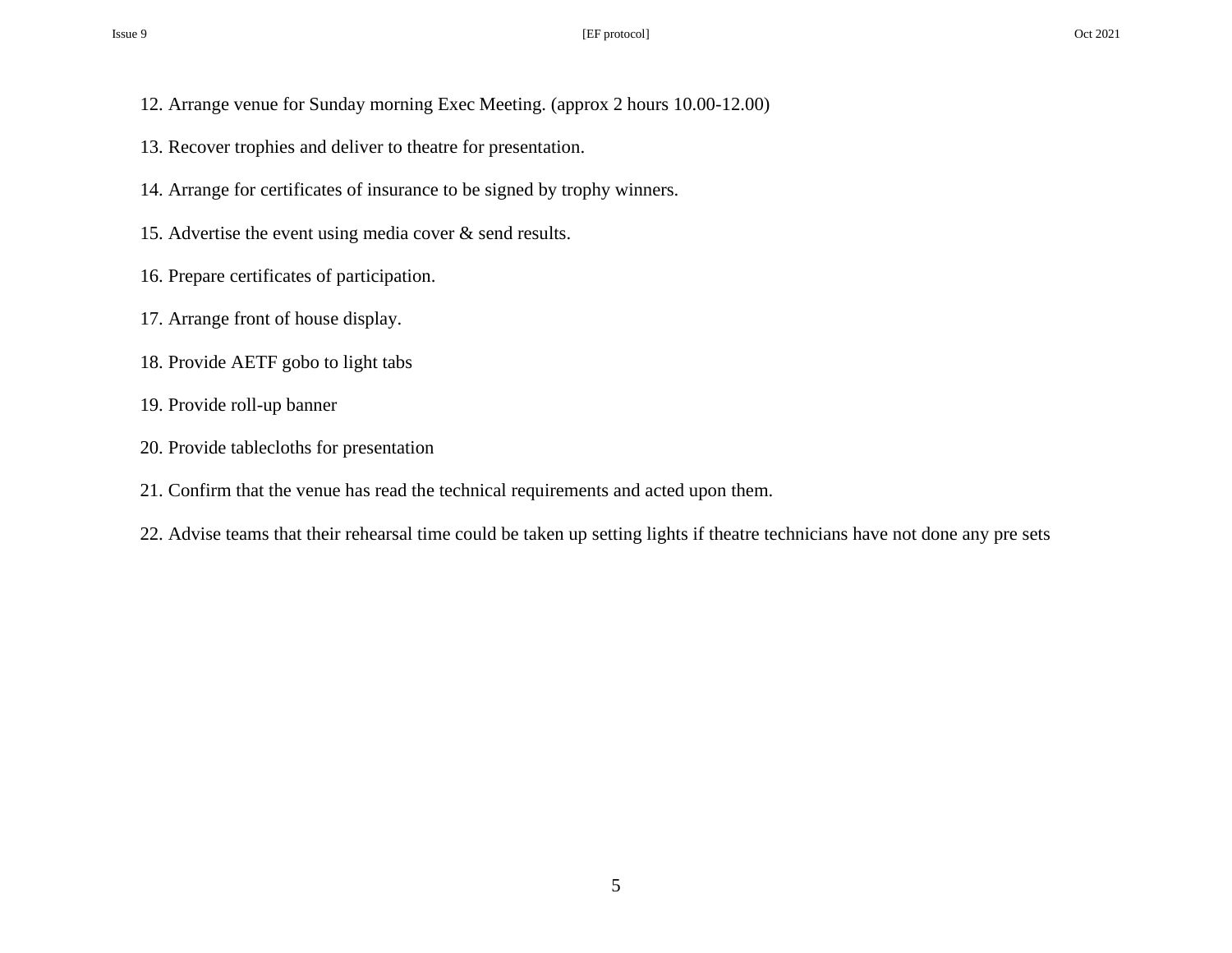# **THE DAY**

### **Running Order for Day of the Final**

Technical Rehearsals (preferred timings) 9.00am - technical staff & team hosts to arrive at theatre

#### Allocate dressing rooms:

| First Rehearsal  | $9.30 - 10.10$ (normally the local Area) |
|------------------|------------------------------------------|
| Second Rehearsal | $10.15 - 10.55$                          |
| Third Rehearsal  | $11.00 - 11.40$                          |
| Fourth Rehearsal | $11.45 - 12.25$                          |

#### 14.00 Open Festival – welcome from host Division or Area (appointed by Area) in front of tabs.(See page 2) First performance

20 minute interval Second Performance Stage set for adjudication – table covered with cloth  $\&$  glass of water Introduction of adjudicator – arranged by host Area

Break for Tea

19.00 Welcome back – from host Division or Area (appointed by Area) in front of tabs

Third performance 20 minute interval

Fourth performance

Stage set for adjudication – table covered with cloth, glass of water.

Introduction of adjudicator – arrange by host Area

Following adjudication host Area to announce short break & invite 4 producers backstage. (See page 2) (MC to tell audience length of break following consultation with Adjudicator)

Set stage for presentation – 7 chairs, table covered with AETF cloth, 4 trophies, flower display, roll-up banner.